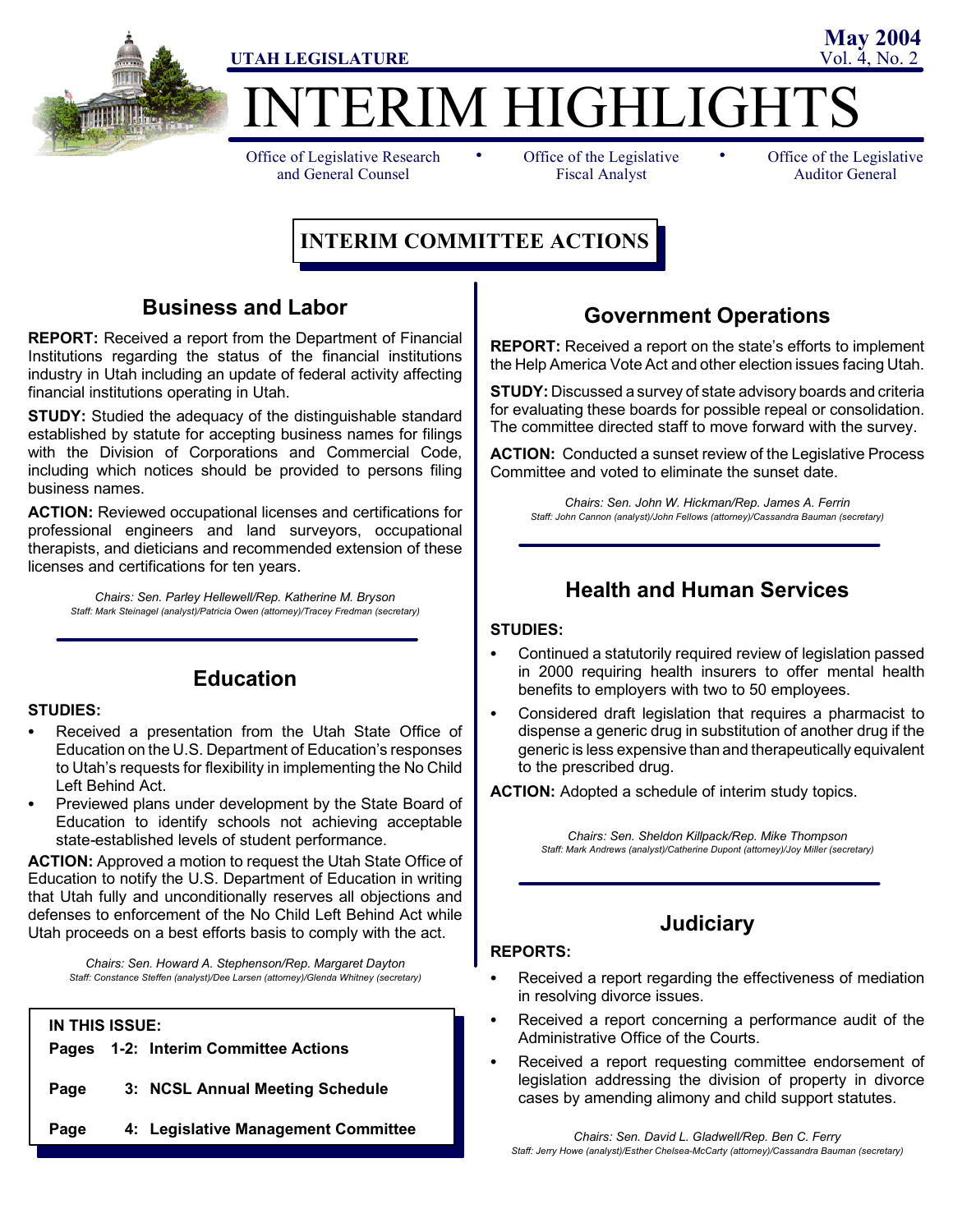# **Law Enforcement and Criminal Justice**

### **STUDIES:**

- Discussed clarifying functions of the Division of Youth Corrections by recodifying relevant provisions of the Utah Code.
- Discussed issues related to training for instructors of concealed weapons courses, including the adequacy of training provided to concealed carry weapon permit holders and applicants.
- Discussed the Department of Public Safety's current tow truck rotation program and the necessity for clearing traffic accidents promptly to maintain the flow of traffic.

*Chairs: Sen. D. Chris Buttars/Rep. DeMar "Bud" Bowman Staff: Jami Momberger (analyst)/Susan Creager Allred (attorney)/Wendy Bangerter (secretary)*

# **Natural Resources, Agriculture, and Environment**

#### **REPORTS:**

- The Governor's staff explained a new plan to resolve wilderness and public land disputes in Utah.
- The state veterinarian and the Division of Wildlife Resources discussed efforts to prevent animal diseases such as West Nile virus, bovine spongiform encephalopathy, and chronic wasting disease.

**ACTION:** The United States Bureau of Reclamation, the Utah Reclamation Mitigation and Conservation Commission, and the Utah Department of Natural Resources discussed the use of eminent domain for recreation purposes. The committee passed the following motions: 1) opposing the use of eminent domain to acquire private property for fishing, hunting, and recreation access; 2) directing the chairs to send a letter to the Governor, Lieutenant Governor, the Department of Natural Resources, and the Division of Wildlife Resources expressing the committee's position on eminent domain; and 3) directing the chairs to meet with the Lieutenant Governor to discuss the issue.

> *Chairs: Sen. Beverly Evans/Rep. Craig W. Buttars Staff: Brian Allred (analyst)/Jeanenne Larson (attorney)/Joy Miller (secretary)*

# **Political Subdivisions**

### **STUDIES:**

- Discussed whether to amend the Utah Code to formalize the seven Associations of Governments' role as government service providers.
- Received an overview of redevelopment agencies in an effort to increase understanding and to provide a framework for making policy decisions.

*Chairs: Sen. Carlene M. Walker/Rep. Kory M. Holdaway Staff: Joseph Wade (analyst)/Robert Rees (attorney)/Wendy Bangerter (secretary)*

# **Public Utilities and Technology**

### **REPORTS:**

- Received a report on the progress of the multi-state cost allocations for electric power utilities. This issue involves allocating costs for new and existing generating assets among the six states served by PacifiCorp, and the related divergent state energy policies.
- Received a report on the status of utility security processes designed to protect physical infrastructure and computer based systems. This report covers Utah and the 13 western states known as the "Western Interconnection."

*Chairs: Sen. Leonard M. Blackham/Rep. Stephen H. Urquhart Staff: Richard North (analyst)/Esther Chelsea-McCarty (attorney)/Phalin Flowers (secretary)*

## **Revenue and Taxation**

### **STUDIES:**

- Reviewed providing individual income tax relief to a member of the United States armed services engaged in qualifying military service.
- Reviewed alternative ways to impose uniform fees on boats, travel trailers, off-highway vehicles, and motor homes.

#### **REPORTS:**

- Received a report from the Utah State Tax Commission (Tax Commission) on the effective severance tax rate on oil and gas between 1985 and 2004. Also received a report from the Office of the Legislative Fiscal Analyst on its plans to prepare an oil and gas severance tax revenue forecast.
- Received a report from the Tax Commission on determining a revenue neutral rate that municipalities may impose on telecommunications services.

*Chairs: Sen. Curtis S. Bramble/Rep. Wayne A. Harper Staff: Bryant Howe (analyst)/Rebecca Rockwell (attorney)/Phalin Flowers (secretary)*

## **Transportation**

**STUDY:** Participated in a site visit to the Legacy Parkway in Davis County and received an update on the project from the Utah Department of Transportation. The majority of the project is currently suspended for further environmental analysis as ordered by the U.S. 10th Circuit Court of Appeals.

*Chairs: Sen. Dan R. Eastman/Rep. Joseph G. Murray Staff: Benjamin Christensen (analyst)/Shannon Halverson (attorney)/Tracey Fredman (secretary)*

## **Workforce Services & Community and Economic Development**

**REPORT:** Received reports on state and local tourism funding from the hotel, restaurant, and ski industries, the Utah Association of Counties, and the Department of Community and Economic Development.

### **Page 2**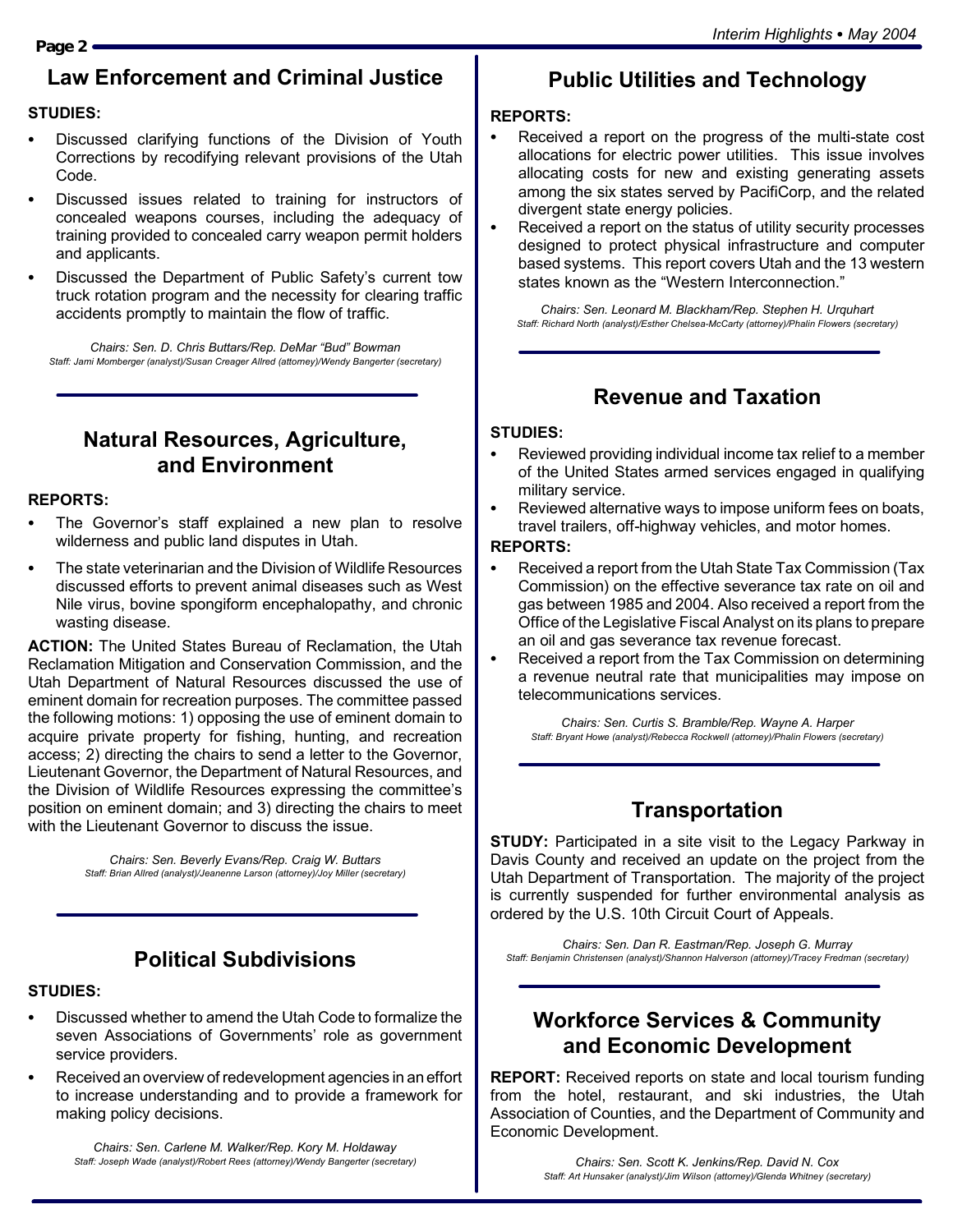# **National Conference of State Legislatures**

2004 Annual Meeting Schedule . Salt Lake City, Utah

| <b>SUNDAY 7/18</b>                                                                                                | <b>MONDAY 7/19</b>                                                                                                                                                                                     | <b>TUESDAY 7/20</b>                                                                                                                                                                                                   | <b>WEDNESDAY 7/21</b>                                                                                                                                                                                                                                              | <b>THURSDAY 7/22</b>                                                                                                                                                                                                                                                                                                                                                               | <b>FRIDAY 7/23</b>                                                                                                                                                     |
|-------------------------------------------------------------------------------------------------------------------|--------------------------------------------------------------------------------------------------------------------------------------------------------------------------------------------------------|-----------------------------------------------------------------------------------------------------------------------------------------------------------------------------------------------------------------------|--------------------------------------------------------------------------------------------------------------------------------------------------------------------------------------------------------------------------------------------------------------------|------------------------------------------------------------------------------------------------------------------------------------------------------------------------------------------------------------------------------------------------------------------------------------------------------------------------------------------------------------------------------------|------------------------------------------------------------------------------------------------------------------------------------------------------------------------|
|                                                                                                                   | General &<br><b>Exhibitor</b><br>Registration<br>8:00 am - 5:00 pm<br><b>Convention Center</b><br><b>NCSL Executive</b><br>Committee, LSCC &<br><b>International</b><br>Registration<br>8:00 am - Noon | Registration<br>8:00 am - 5:00 pm<br><b>Bookstore</b><br>8:00 am - 5:00 pm<br>Continental Breakfast<br>7:30 am - 9:00 am<br><b>Opening Plenary</b><br>8:30 am - 10:00 am<br><b>Exhibit Hall</b><br>10:00 am - 4:00 pm | <b>Ancillary Groups</b><br>7:00 am - 8:00 am<br>Registration<br>8:00 am - 5:00 pm<br><b>Bookstore</b><br>$8:00$ am $-5:00$ pm<br><b>Coffee Service</b><br>7:30 am - 8:30 am<br><b>Standing Cmtes</b><br>8:00 am - Noon<br><b>Exhibit Hall</b><br>9:00 am - 4:00 pm | <b>Ancillary Groups</b><br>7:00 am - 8:00 am<br>Registration<br>8:00 am - 5:00 pm<br><b>Bookstore</b><br>8:00 am - 5:00 pm<br><b>Coffee Service</b><br>$8:00$ am - $9:00$ am<br><b>Concurrent Sessions</b><br><b>Staff Sections</b><br>$8:30$ am - 10:30 am<br><b>Exhibit Hall</b><br>9:00 am - Noon<br><b>Concurrent Sessions</b><br><b>Staff Sections</b><br>10:45 am - 12:15 pm | Registration<br>8:00 am - Noon<br><b>Bookstore</b><br>8:00 am - Noon<br><b>Coffee Service</b><br>$8:00$ am - $9:00$ am<br><b>Plenary Session</b><br>8:30 am - 10:00 am |
| <b>NCSL Executive</b><br>Cmte. LSCC &<br>International<br>Registration<br>4:00 pm - 7:00 pm<br><b>Grand Hotel</b> | <b>NCSL Executive</b><br>Cmte. LSCC &<br>International<br>Program<br>10:00 am - 5:00 pm<br><b>Grand Hotel</b>                                                                                          | <b>Standing Cmtes</b><br>10:15 am - Noon<br><b>Legislative Staff</b><br>Luncheon<br>Noon - 1:30 pm<br><b>Democratic Lunch</b><br><b>Republican Lunch</b><br>Noon - 1:30 pm                                            | <b>Exhibit Hall Lunch</b><br>Noon - 1:00 pm                                                                                                                                                                                                                        | <b>Staff Sections</b><br>12:30 pm - 2:00 pm<br>Lunch provided<br>Legislators' Plenary<br>Luncheon<br>12:30 pm - 2:00 pm                                                                                                                                                                                                                                                            | <b>Business Meeting</b><br>10:15 am - 12:15 pm                                                                                                                         |
|                                                                                                                   |                                                                                                                                                                                                        | <b>Standing Cmtes</b><br>1:30 pm - 5:00 pm                                                                                                                                                                            | <b>Concurrent Sessions</b><br>1:15 pm $-$ 3:00 pm<br><b>Staff Sections</b><br>1:15 pm $-5:00$ pm<br><b>Ancillary Groups</b><br>3:15 pm - 5:00 pm                                                                                                                   | <b>Staff Sections</b><br>2:15 pm - 5:00 pm<br><b>Concurrent Sessions</b><br>2:15 pm - 3:45 pm<br><b>Ancillary Groups</b><br>4:00 pm - 5:00 pm                                                                                                                                                                                                                                      |                                                                                                                                                                        |
|                                                                                                                   |                                                                                                                                                                                                        | <b>Welcome Reception</b><br><b>Capitol Plaza</b><br>6:00 pm - 7:30 pm<br><b>Temple Square</b><br>8:00 pm - 9:00 pm                                                                                                    | <b>State Night</b>                                                                                                                                                                                                                                                 | <b>Closing Social Event</b><br>6:30 pm - 9:30 pm<br><b>Olympic Oval</b>                                                                                                                                                                                                                                                                                                            |                                                                                                                                                                        |

Utah is hosting the National Conference of State Legislatures this year. NCSL meetings and events for approximately 5,600 participants and guests will be held in Salt Lake City July 19 - 23rd. Nationally recognized speakers will include Stephen Covey (leadership), Bill Kristol (election insight), and Stacey Davis Stewart (economic development). The NCSL annual meeting and exhibitions will be held at the Salt Palace Convention Center.

The Welcome Reception is Tuesday, July 20th, and will provide a lovely evening of great Utah fare in the Capitol and on the plaza between the new House and Senate Buildings. Following the buffet, the Mormon Tabernacle Choir will perform in the Tabernacle on Temple Square in a private concert for conference participants.

The Closing Social Event is on Thursday, July 22nd, at the Utah Olympic Oval in Kearns. Olympic athletes Derek Para, Kristen Gale, and Picabo

Street will be available for autographs and pictures. Skating and other activities, dancing to live band, and a festive BBQ dinner will round out this special evening.

All Utah legislators are automatically registered for the conference; NCSL will mail badges and information this Friday, May 21st . Spouses and guests may register for a fee of \$125 which includes the opening and closing events, the museum tour, and genealogy workshop. For further registration information, please contact Carole Peterson in the House (538-1280), or Annette Moore in the Senate (538-1458), or Georgianna Knudson at 435/723-2035.

For more information, please check the Utah State Legislature website at le.utah.gov or ncsl.org.